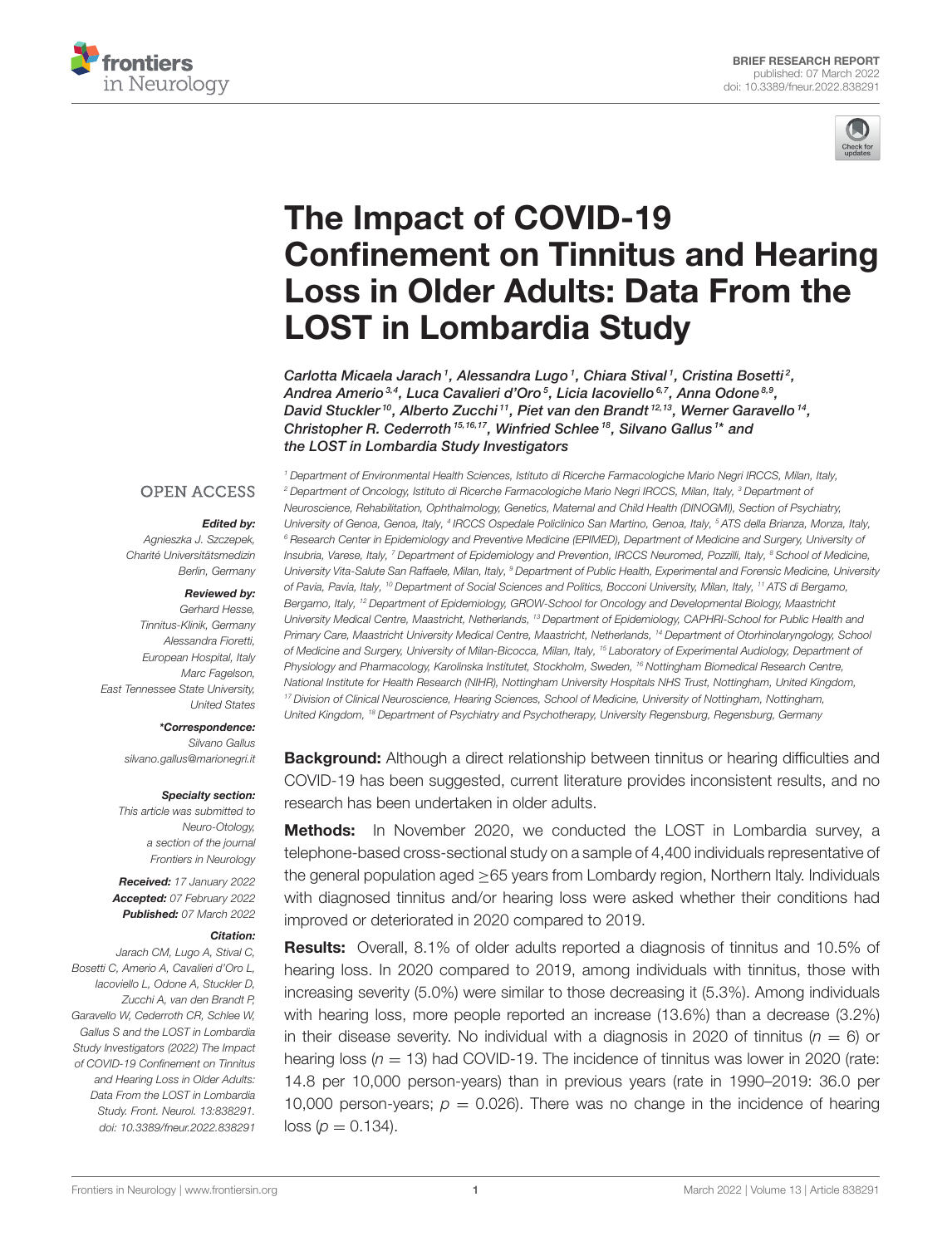**Conclusions:** In this large representative sample of older adults, on average neither COVID-19 confinement nor SARS-CoV-2 infection appeared to increase the severity or incidence of tinnitus. The increased severity of hearing difficulties may totally or partially be explained by physiologic deterioration of the condition, or by a misperception due to the use of face-masks.

Keywords: tinnitus, hearing loss, older adults, COVID-19, cross-sectional study

# INTRODUCTION

When the first cases of SARS-CoV-2 were diagnosed in Lombardy in February 2020 [\(1\)](#page-4-0), Italy became the first country in Europe to be hit by COVID-19. Lombardy remained the Italian area most struck by the pandemic, particularly in its early stages, reporting the largest number of infections and the highest hospital congestion [\(2,](#page-4-1) [3\)](#page-4-2). In Italy and throughout the world, confinement has influenced not only the healthcare system and the economy, but also the lives and mental health of millions of individuals, raising their levels of anxiety and depressive symptoms [\(4,](#page-4-3) [5\)](#page-4-4). People with tinnitus are one at-risk category for these mental health complications [\(5,](#page-4-4) [6\)](#page-4-5). More than a disease, tinnitus is a symptom of underlying problems that describes the perception of noises in the brain or ears when there are no corresponding external acoustic stimuli [\(7,](#page-4-6) [8\)](#page-4-7).

Given the direct relationship with mental health outcomes [\(5,](#page-4-4) [6\)](#page-4-5), aggravation of tinnitus or a rise in its incidence has been hypothesized in tinnitus sufferers after the COVID-19 crisis [\(5\)](#page-4-4). Since females have been shown to be more susceptible than males to mental health consequences during the COVID-19 pandemic [\(4\)](#page-4-3), an increase in tinnitus severity can be expected particularly in women. Thus, a few cohorts of tinnitus patients have shown an increase in tinnitus severity, assessed through validated questionnaires, possibly promoted by frustration or anxiety [\(9,](#page-4-8) [10\)](#page-4-9).

Beukes and colleagues conducted a systematic review to understand the influence of the COVID-19 pandemic or SARS-CoV-2 infection on tinnitus [\(11\)](#page-4-10). Although this systematic review included 33 studies, many of the research questions remained unanswered. In fact, no study evaluated the impact of the pandemic on the incidence of tinnitus, or on the severity of tinnitus, while changes in tinnitus severity were inferred from the findings of only a few investigations [\(5,](#page-4-4) [9,](#page-4-8) [10\)](#page-4-9). Results were inconclusive on the role of SARS-CoV-2 infection on the occurrence, duration, or severity of tinnitus [\(11\)](#page-4-10).

Tinnitus is strongly associated with hearing loss [\(12\)](#page-4-11), so an increase in hearing loss diagnoses could also be speculated. The widespread use of facial masks to prevent infection might have made hearing difficulties more severe: lip reading was not possible, and transmission of sound was reduced by the mask as a physical barrier, thus patients might have experienced deterioration in their hearing difficulties [\(11,](#page-4-10) [13\)](#page-4-12). Moreover, various data suggest that hearing loss might be an audiological consequence and clinical manifestation of SARS-CoV-2 infection [\(14](#page-4-13)[–17\)](#page-4-14). Accordingly, a higher incidence of these conditions in 2020 than in previous years, or a higher prevalence in COVID-19 patients, might be due to the ototoxicity of some medications, and could be expected [\(16\)](#page-4-15). However, the issue is still debated [\(18\)](#page-4-16).

The purpose of this study is to assess the effects of confinement due to the COVID-19 pandemic on tinnitus and hearing loss in older adults in the Lombardy area.

# METHODS

We used data from a telephone-based cross-sectional survey performed by Doxa, the Italian division of the Worldwide Independent Network/Gallup International Association, and coordinated by the Mario Negri Institute and other Italian universities and research institutions [\(19\)](#page-4-17). The LOckdown and lifeSTyles in Lombardia (LOST in Lombardia) study was run between 17 and 30 November 2020, on a representative sample of 4,400 older adults (aged 65 and over) from the Lombardy region (Northern Italy).

Participants were randomly selected from a list of 30,000 households, representative of the families in Lombardy in terms of province and size of municipality. A quota approach was employed to assure the representativeness of the older Lombardy population in terms of sex, age, and province of residence. The study protocol was approved by the coordinating group's ethical committee (EC of Fondazione IRCCS Istituto Neurologico Carlo Besta, File number 76, October 2020). All individuals gave their informed consent to participate in the study.

Trained interviewers administered by telephone a questionnaire including information on socio-demographic characteristics, such as age and sex. SARS-CoV-2 infection by was assessed by respondents who self-reported the method of virus identification (i.e., rhino pharyngeal swab, serological test or based on clear symptoms but without a diagnosis).

A specific section of the questionnaire focused on chronic conditions, including tinnitus and hearing loss. Respondents were asked: (i) whether they were currently affected by tinnitus and/or hearing loss, (ii) for those affected, the year of first diagnosis by a physician, and (iii) whether their condition had worsened, improved, or did not change during the COVID-19 emergency, comparing their conditions at the time of the interview (autumn 2020) with the previous year (autumn 2019).

# STATISTICAL ANALYSIS

We employed descriptive statistics and calculated incidence rates (IRs) and their corresponding 95% confidence intervals (CIs), using Fisher's exact method for tinnitus and hearing loss. We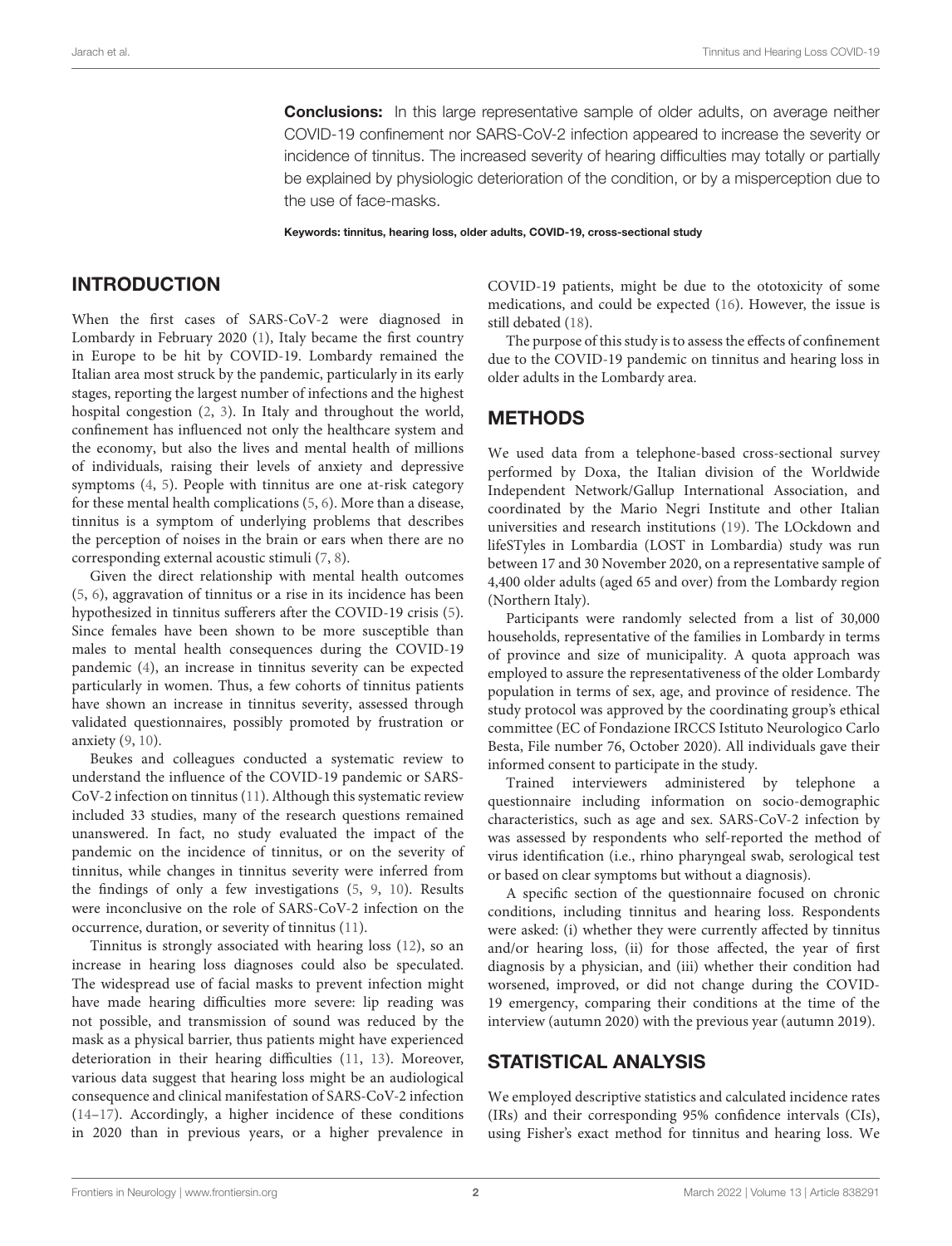<span id="page-2-0"></span>

| <b>TABLE 1</b> Distribution of older adults ( $\geq$ 65 years) in Lombardy region (Northern |
|---------------------------------------------------------------------------------------------|
| Italy) according to having a diagnosis of tinnitus or hearing loss, by sex and age.         |

| <b>Characteristics</b> | N     | <b>Tinnitus</b> |                     | <b>Hearing loss</b> |                     |
|------------------------|-------|-----------------|---------------------|---------------------|---------------------|
|                        |       | $\frac{0}{0}$   | OR (95% CI)         | $\frac{0}{0}$       | OR (95% CI)         |
| Total                  | 4,400 | 8.1             |                     | 10.5                |                     |
| Sex                    |       |                 |                     |                     |                     |
| Men                    | 1,902 | 8.9             | $1.00^\circ$        | 11.2                | $1.00^\circ$        |
| Women                  | 2.498 | 7.4             | $0.82(0.66 - 1.02)$ | 9.9                 | $0.80(0.66 - 0.98)$ |
| Age group (years)      |       |                 |                     |                     |                     |
| 65-69                  | 1,289 | 7.0             | $1.00^\circ$        | 5.9                 | $1.00^\circ$        |
| $70 - 74$              | 838   | 6.4             | $0.93(0.66 - 1.32)$ | 9.5                 | 1.63 (1.17–2.27)    |
| $75 - 79$              | 1,188 | 8.1             | 1.23 (0.91-1.67)    | 11.1                | 1.95 (1.45–2.62)    |
| $80 - 84$              | 739   | 9.7             | 1.59 (1.14–2.21)    | 13.9                | 2.47 (1.79-3.40)    |
| $85+$                  | 346   | 12.6            | 2.23 (1.50-3.30)    | 20.3                | $3.85(2.68 - 5.52)$ |
| P for trend            |       |                 | < 0.001             |                     | 0.001               |

Corresponding odds ratios\* (OR) and 95% confidence intervals (CI). LOST in Lombardia, 2020. \*Estimated by multiple logistic regression models after adjustment for sex, age and education. Statistically significant estimates at 0.05 level are in bold. <sup>○</sup>Reference category.

used a Chi-square test to compare incidence rates in 2020 vs. the mean incidence rate of the previous two decades (1999–2019). To analyze the relationship between sex and age with tinnitus and hearing loss, we computed odds ratios (ORs) and 95% CIs through unconditional multiple logistic regression models, after adjustment for sex, age and level of education. All analyses considered a statistical weight to ensure that the sample was representative of the general older population of the Lombardy region in terms of sex, age, and province of residence. The software SAS 9.4 (Cary, North Carolina, USA) was used for statistical analyses.

# RESULTS

Out of 4,400 individuals, 358 (8.1%) reported a diagnosis of tinnitus and 463 (10.5%) of hearing loss (**[Table 1](#page-2-0)**). No statistically significant relationship was found between sex and tinnitus, but tinnitus increased with increasing age ( $p$  for trend <0.001). Hearing loss was reported less frequently by women than men (OR 0.80; 95% CI: 0.66–0.98) and increased with increasing age ( $p$  for trend <0.001). Among individuals reporting hearing loss, a percentage of 14.9% people reported tinnitus, while in the group of individuals without hearing loss, only 7.3% reported a perception of tinnitus.

Among individuals with a diagnosis of tinnitus (8% of the whole sample), 5.3% reported a decrease in symptom severity while 5.0% reported tinnitus worsened in 2020 compared to 2019 (**[Figure 1](#page-2-1)**). The proportion of tinnitus patients with worsening of the symptom was similar with that of those with improvement. During the COVID-19 pandemic, among individuals reporting a diagnosis of hearing loss 3.2% reported improved hearing while 13.6% noted an increase in hearing problems. More people had worsened hearing loss than those who had improvement.



<span id="page-2-1"></span>The IR for tinnitus was 36.0 per 10,000 person-years (95% CI: 32.6–40.0) in 1999–2019 and 14.8 (95% CI: 5.4–32.3) in 2020 (p  $= 0.026$ ). The IR for hearing loss was 50.1 (95% CI: 46.1–54.2) in 1999–2019 and 32.9 (95% CI: 17.5–56.3) in 2020 ( $p = 0.134$ ; data not shown in tables).

Of the 358 individuals with tinnitus, 16 (4.5%) reported a diagnosis of COVID-19. None of them showed any change in its severity (**[Supplementary Table 1](#page-4-18)**). Of the 463 individuals with hearing loss, 26 (5.6%) reported a diagnosis of COVID-19. Of these, 19 (73.1%) had no change and 7 (26.9%) reported a worsening in the severity of hearing loss ( $p = 0.042$  compared to no COVID-19 patients). This association resulted in a crude OR of 2.5 (95% CI 1.0–6.2).

None of the participants with COVID-19 reported a first diagnosis of either tinnitus or hearing loss in 2020 (data not shown in tables).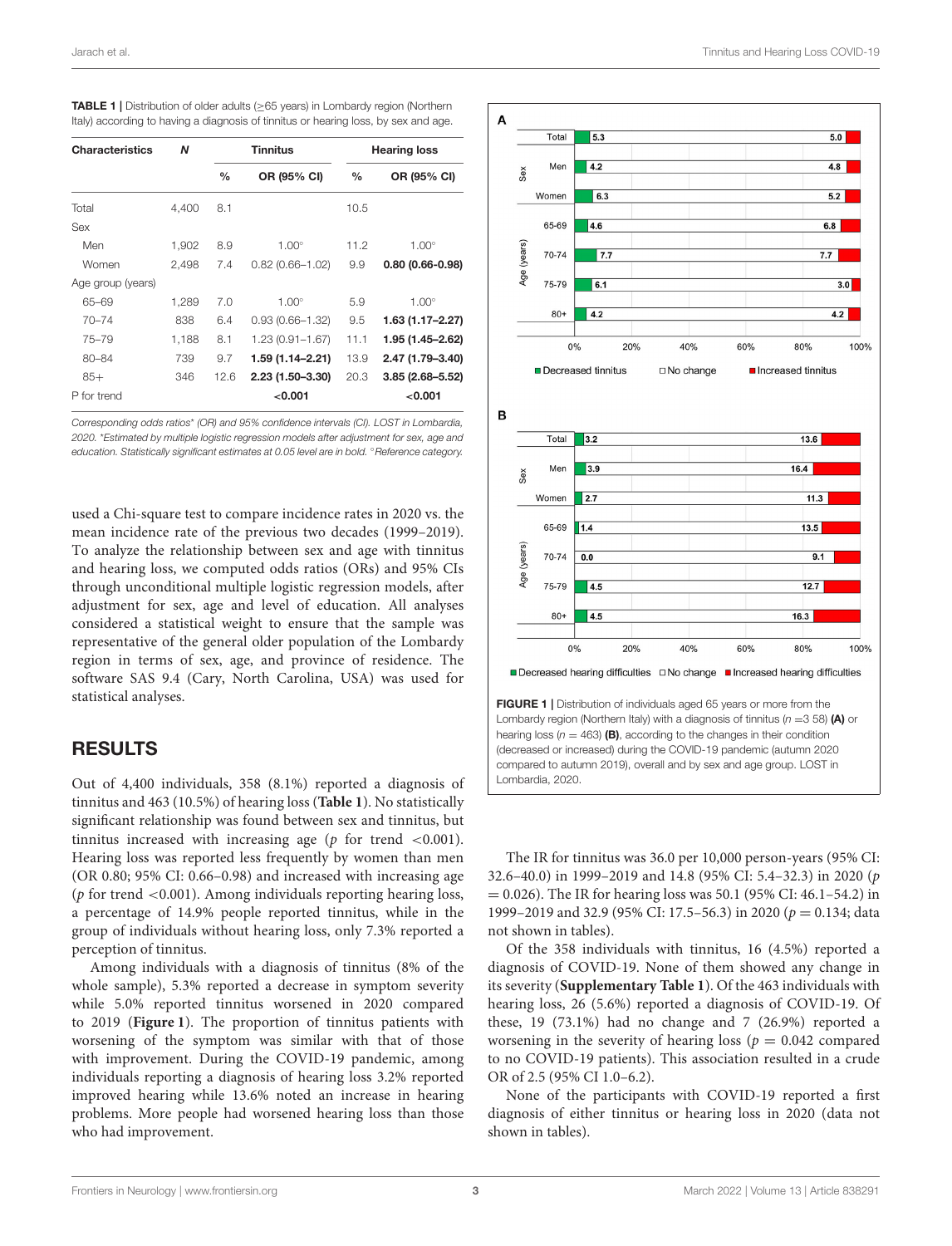# **DISCUSSION**

In this representative sample of older adults from Northern Italy, we found that among individuals reporting a diagnosis of tinnitus (8% of the whole sample), in 5% the symptom improved and in 5% it worsened in autumn 2020 (i.e., during the COVID-19 pandemic) compared to 2019. Among individuals reporting a diagnosis of hearing loss (10% of the whole sample), in 3% their condition improved and in 14% it worsened.

Our findings on the role of the COVID-19 pandemic on tinnitus severity contrast with current evidence suggesting a worsening of tinnitus due to the pandemic [\(11\)](#page-4-10). In a cohort of 3,103 tinnitus patients, 32% worsened and only 1% improved the severity of their tinnitus [\(5\)](#page-4-4). In our study, the large majority (90%) of people reporting a tinnitus diagnosis did not experience any change in their perception of its severity and the number of those with worsening was the same as those with improved tinnitus severity.

However, we confirm a possible role of the COVID-19 pandemic on the perception of a worsening of the severity of hearing difficulties [\(11,](#page-4-10) [13\)](#page-4-12). We were unable to confirm the hypothesis that women would have more severe exacerbation of tinnitus as a result of the pandemic and its detrimental mental health consequences [\(4\)](#page-4-3). In fact, our data on hearing loss indicated that the deterioration from the previous year was more evident in men. This is consistent with the worsening of the disorder with age in men more than women [\(20,](#page-4-19) [21\)](#page-4-20).

To our knowledge, this is the first study investigating changes in the incidence rates of tinnitus and hearing loss due to the COVID-19 pandemic [\(11\)](#page-4-10). Although based only on six new cases of tinnitus and thirteen of hearing loss, in 2020 we did not find any increase in its incidence rate, for tinnitus or hearing loss, compared to the previous years. Tinnitus incident cases were in fact significantly lower in 2020 compared to the past. Our results are partially explained by the fact that our survey was conducted in November, thus the year 2020 counted for only eleven months. Moreover, the exceptionality of the pandemic might have served as a barrier for new diagnoses of tinnitus and hearing loss in 2020. In fact, during the COVID-19 pandemic diagnoses of common conditions decreased substantially [\(22\)](#page-4-21), in Italy specifically regarding cancers [\(23](#page-4-22)[–25\)](#page-4-23), retinal disorders [\(26\)](#page-5-0), and cardiovascular diseases [\(27\)](#page-5-1). In Italy alone this resulted in 12.5 million missing diagnostic tests, 20.4 million blood tests, 13.9 million specialist consultations, and over a million hospital admissions [\(28\)](#page-5-2).

Among tinnitus patients infected by SARS-CoV-2, none reported changes in their tinnitus status, suggesting that the infection has limited impact, if any, on tinnitus severity. For hearing loss, the proportion of individuals infected by SARS-CoV-2 reporting a worsening of their audiological impairment was higher than those with no infection, although the large majority of SARS-CoV-2 positive individuals reported no change in hearing loss severity. Moreover, none of the COVID-19 patients indicated a concurrent diagnosis of either tinnitus or hearing loss in 2020, thus suggesting that the SARS-CoV-2 infection had no substantial impact on the severity of either tinnitus or hearing loss.

We acknowledge several limitations in our study, including those inherent to its cross-sectional design. We were therefore unable to demonstrate any causal relationship. Moreover, the sample size, although large enough to represent the geriatric population of the Lombardy region, was inadequate to derive robust estimates in selected subpopulations. For example, the incidence rates of tinnitus and hearing loss in 2020 were based on only 6 and 13 cases, respectively. As a telephone-based survey, we introduced an indirect selection bias because only telephone owners were included in our population. However, this was the most accurate mode of data collection in the pandemic period, where contacts had to be kept to a minimum, particularly for the elderly who are less likely to participate in online surveys.

Another limitation is that both tinnitus and hearing loss diagnoses were self-reported, and validated questionnaires were not administered to assess tinnitus or hearing loss. However, to our knowledge, this is the first representative study specifically undertaken on the geriatric population during the COVID-19 pandemic.

If generalized to the whole population of Lombardy, our estimates amount to more than 185 and 240 thousand older people, respectively, being diagnosed with tinnitus and hearing loss. Our findings do not appear to support the hypothesis that the COVID-19 pandemic as a societal stressor has enhanced the severity or incidence of tinnitus. The worsening of hearing difficulties between 2019 and 2020 may totally or partially be explained by a physiologic deterioration of the condition in the 1 year span, and by the fact that the patients had to cope with their illness at a time when face-masks prevented them from reading lips, and generally made it harder to hear each other's words.

# DATA AVAILABILITY STATEMENT

The raw data supporting the conclusions of this article will be made available by the authors, without undue reservation.

# ETHICS STATEMENT

The studies involving human participants were reviewed and approved by EC of Fondazione IRCCS Istituto Neurologico Carlo Besta. The patients/participants provided their written informed consent to participate in this study.

# LOST IN LOMBARDIA PROJECT INVESTIGATORS

Silvano Gallus, Cristina Bosetti, Carlotta Micaela Jarach, Alessandra Lugo, Chiara Stival: Istituto di Ricerche Farmacologiche Mario Negri IRCCS, Milan, Italy

Gianluca Serafini, Andrea Amerio, Mario Amore: Università di Genova, Genoa, Italy

David Stuckler, Roberto De Sena, Simone Ghislandi, Yuxi Wang: Università Bocconi, Milan, Italy

Licia Iacoviello<sup>∗</sup> , Marialaura Bonaccio<sup>∗</sup> , Francesco Gianfagna◦ : Università degli Studi dell'Insubria, Varese, Italy ∗ IRCCS Neuromed, Pozzilli, Italy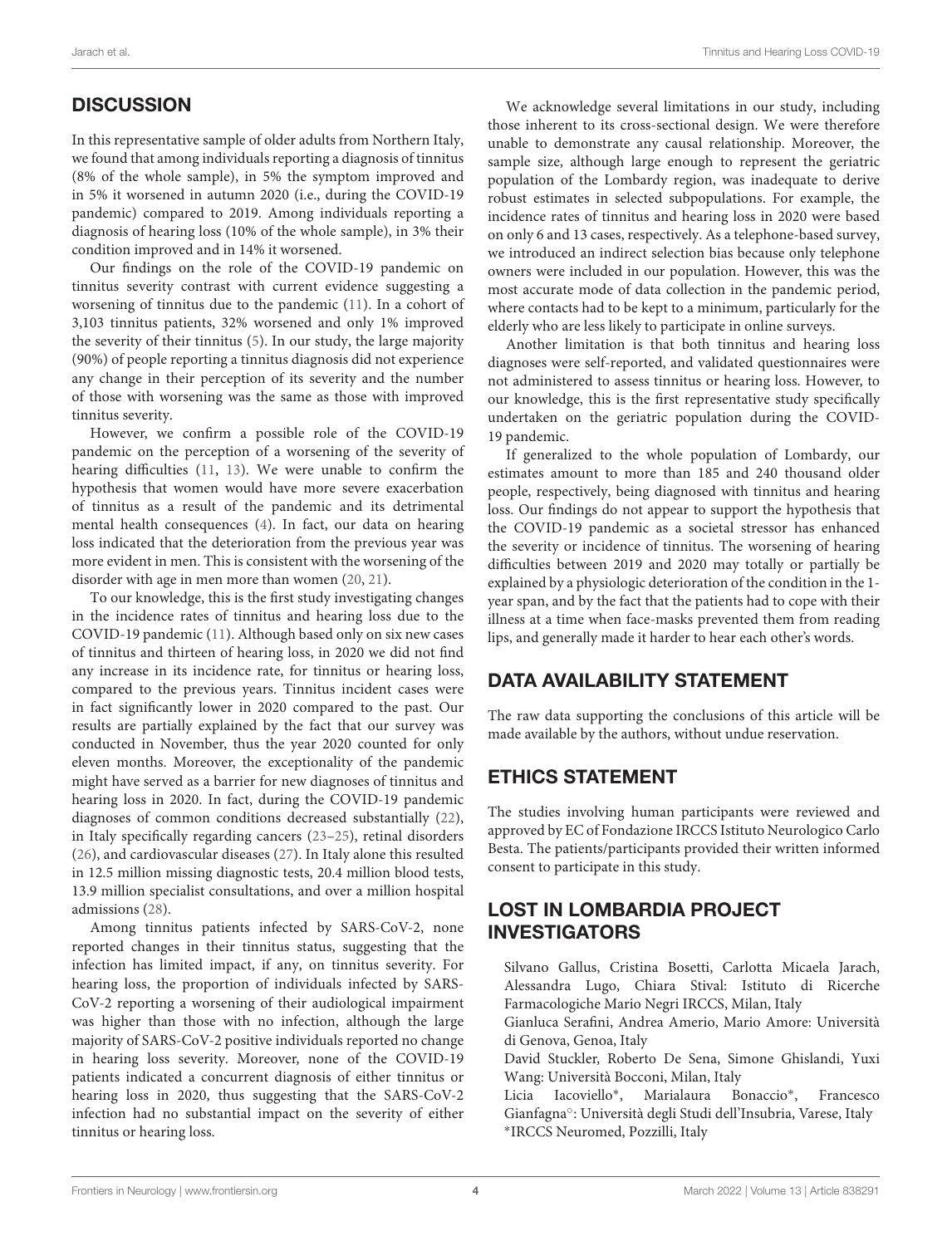◦Mediterranea Cardiocentro, Napoli, Italy

Anna Odone, Carlo Signorelli, Giansanto Mosconi, Giacomo Vigezzi: Università di Pavia, Pavia, Italy and Università Vita-Salute San Raffaele, Milan, Italy

Luca Cavalieri d'Oro, Magda Rognoni, Luca Paroni: Agenzia per la Tutela della Salute della Brianza, Monza, Italy

Alberto Zucchi, Roberta Ciampichini: Agenzia per la Tutela della Salute di Bergamo, Bergamo, Italy

# AUTHOR CONTRIBUTIONS

CMJ: conceptualization, methodology, formal analysis, writing–original draft, and visualization. AL: supervision and writing-review and editing. CB, AA, LC, LI, AO, DS, and AZ: writing-review and editing and funding acquisition. CS, PB, WG, CC, and WS: writing-review and editing. SG: conceptualization, methodology, supervision, writing-review and editing, and funding acquisition. LOST in Lombardia Study Investigators: funding acquisition. All authors contributed to the article and approved the submitted version.

## **REFERENCES**

- <span id="page-4-0"></span>1. Cerqua A, Di Stefano R. When did coronavirus arrive in Europe? Stat Methods Appt. (2021) 1–15. doi: [10.1007/s10260-021-00568-4](https://doi.org/10.1007/s10260-021-00568-4)
- <span id="page-4-1"></span>2. Armocida B, Formenti B, Ussai S, Palestra F, Missoni E. The Italian health system and the COVID-19 challenge. Lancet Public Health. (2020) 5:e253. doi: [10.1016/S2468-2667\(20\)30074-8](https://doi.org/10.1016/S2468-2667(20)30074-8)
- <span id="page-4-2"></span>3. Signorelli C, Odone A, Stirparo G, Cereda D, Gramegna M, Trivelli M, et al. SARS-CoV-2 transmission in the Lombardy Region: the increase of household contagion and its implication for containment measures. Acta Biomed. (2020) 91:e2020195. doi: [10.23750/abm.v91i4.10994](https://doi.org/10.23750/abm.v91i4.10994)
- <span id="page-4-3"></span>4. Amerio A, Lugo A, Stival C, Fanucchi T, Gorini G, Pacifici R, et al. COVID-19 lockdown impact on mental health in a large representative sample of Italian adults. J Affect Disord. (2021) 292:398–404. doi: [10.1016/j.jad.2021.05.117](https://doi.org/10.1016/j.jad.2021.05.117)
- <span id="page-4-4"></span>5. Beukes EW, Baguley DM, Jacquemin L, Lourenco M, Allen PM, Onozuka J, et al. Changes in tinnitus experiences during the COVID-19 Pandemic. Front Public Health. (2020) 8:592878. doi: [10.3389/fpubh.2020.592878](https://doi.org/10.3389/fpubh.2020.592878)
- <span id="page-4-5"></span>6. Bhatt JM, Bhattacharyya N, Lin HW. Relationships between tinnitus and the prevalence of anxiety and depression. Laryngoscope. (2017) 127:466– 9. doi: [10.1002/lary.26107](https://doi.org/10.1002/lary.26107)
- <span id="page-4-6"></span>7. Baguley D, McFerran D, Hall D. Tinnitus. Lancet. (2013) 382:1600– 7. doi: [10.1016/S0140-6736\(13\)60142-7](https://doi.org/10.1016/S0140-6736(13)60142-7)
- <span id="page-4-7"></span>8. McCormack A, Edmondson-Jones M, Somerset S, Hall D. A systematic review of the reporting of tinnitus prevalence and severity. Hear Res. (2016) 337:70–9. doi: [10.1016/j.heares.2016.05.009](https://doi.org/10.1016/j.heares.2016.05.009)
- <span id="page-4-8"></span>9. Schlee W, Holleland S, Bulla J, Simoes J, Neff P, Schoisswohl S, et al. The effect of environmental stressors on tinnitus: a prospective longitudinal study on the impact of the COVID-19 pandemic. J Clin Med. (2020) 9:2756. doi: [10.3390/jcm9092756](https://doi.org/10.3390/jcm9092756)
- <span id="page-4-9"></span>10. Xia L, He G, Feng Y, Yu X, Zhao X, Yin S, et al. COVID-19 associated anxiety enhances tinnitus. PLoS ONE. (2021) 16:e0246328. doi: [10.1371/journal.pone.0246328](https://doi.org/10.1371/journal.pone.0246328)
- <span id="page-4-10"></span>11. Beukes EW, Ulep AJ, Eubank T, Manchaiah V. The Impact of COVID-19 and the pandemic on tinnitus: a systematic review. J Clin Med. (2021) 10:2763. doi: [10.3390/jcm10132763](https://doi.org/10.3390/jcm10132763)
- <span id="page-4-11"></span>12. Biswas R, Hall DA. Prevalence, incidence, and risk factors for tinnitus. Curr Top Behav Neurosci. (2021) 51:3–28. doi: [10.1007/7854\\_2020\\_154](https://doi.org/10.1007/7854_2020_154)
- <span id="page-4-12"></span>13. Homans NC, Vroegop JL. The impact of face masks on the communication of adults with hearing loss during COVID-19 in a clinical setting. Int J Audiol. (2021) 1–6. doi: [10.1080/14992027.2021.1952490](https://doi.org/10.1080/14992027.2021.1952490)

## FUNDING

The project is funded by a research grant of the DG-Welfare of Lombardy Region (Call: Progetti di ricerca in ambito sanitario connessi all'emergenza COVID-19; DGR n. XI/3017) and by a grant of the AXA (AXA Research Fund–Call for Proposals COVID-19). The work of AL and SG is partially supported by Unification of Treatments and Interventions for Tinnitus Patients–UNITI project, which has received funding from the European Union's Horizon 2020 Research and Innovation Programme, Grant Agreement Number 848261; the work of CMJ and SG is partially supported by Tinnitus Genetic and Environmental Risks–Tiger project, which has received funding from the European Union's Horizon 2020 Research and Innovation Programme, Grant Agreement Number GNP-182.

## SUPPLEMENTARY MATERIAL

<span id="page-4-18"></span>The Supplementary Material for this article can be found [online at: https://www.frontiersin.org/articles/10.3389/fneur.](https://www.frontiersin.org/articles/10.3389/fneur.2022.838291/full#supplementary-material) 2022.838291/full#supplementary-material

- <span id="page-4-13"></span>14. De Luca P, Scarpa A, Ralli M, Tassone D, Simone M, De Campora L, et al. Auditory disturbances and SARS-CoV-2 infection: brain inflammation or cochlear affection? systematic review and discussion of potential pathogenesis. Front Neurol. [\(2021\) 12:707207. doi: 10.3389/fneur.2021.7](https://doi.org/10.3389/fneur.2021.707207) 07207
- 15. Fancello V, Hatzopoulos S, Corazzi V, Bianchini C, Skarzyńska MB, Pelucchi S, et al. SARS-CoV-2 (COVID-19) and audiovestibular disorders. Int J Immunopathol Pharmacol. (2021) 35:20587384211027373. doi: [10.1177/20587384211027373](https://doi.org/10.1177/20587384211027373)
- <span id="page-4-15"></span>16. Jafari Z, Kolb BE, Mohajerani MH. Hearing loss, tinnitus, and dizziness in COVID-19: a systematic review and meta-analysis. Can J Neurol Sci. (2021) 1–12. doi: [10.1017/cjn.2021.63](https://doi.org/10.1017/cjn.2021.63)
- <span id="page-4-14"></span>17. Saniasiaya J. Hearing loss in SARS-CoV-2: what do we know? Ear Nose Throat J. (2021) 100(2\_suppl):152S−4S. doi: [10.1177/0145561320946902](https://doi.org/10.1177/0145561320946902)
- <span id="page-4-16"></span>18. AlJasser A, Alkeridy W, Munro KJ, Plack CJ. Is COVID-19 associated with self-reported audio-vestibular symptoms? Int J Audiol. (2021) 1– 9. doi: [10.1080/14992027.2021.1957161](https://doi.org/10.1080/14992027.2021.1957161)
- <span id="page-4-17"></span>19. Odone A, Lugo A, Amerio A, Borroni E, Bosetti C, Carreras G, et al. COVID-19 lockdown impact on lifestyle habits of Italian adults. Acta Biomed. (2020) 91:87–9. doi: [10.23750/abm.v91i9-S.10122](https://doi.org/10.23750/abm.v91i9-S.10122)
- <span id="page-4-19"></span>20. Nolan LS. Age-related hearing loss: why we need to think about sex as a biological variable. J Neurosci Res. (2020) 98:1705–20. doi: [10.1002/jnr.24647](https://doi.org/10.1002/jnr.24647)
- <span id="page-4-20"></span>21. Wasano K, Kaga K, Ogawa K. Patterns of hearing changes in women and men from denarians to nonagenarians. Lancet Reg Health West Pac. [\(2021\) 9:100131. doi: 10.1016/j.lanwpc.2021.](https://doi.org/10.1016/j.lanwpc.2021.100131) 100131
- <span id="page-4-21"></span>22. Williams R, Jenkins DA, Ashcroft DM, Brown B, Campbell S, Carr MJ, et al. Diagnosis of physical and mental health conditions in primary care during the COVID-19 pandemic: a retrospective cohort study. Lancet Public Health. [\(2020\) 5:e543–50. doi: 10.1016/S2468-2667\(20\)30](https://doi.org/10.1016/S2468-2667(20)30201-2) 201-2
- <span id="page-4-22"></span>23. Gazzini L, Fazio E, Dallari V, Accorona R, Abousiam M, Nebiaj A, et al. Impact of the COVID-19 pandemic on head and neck cancer diagnosis: data from a single referral center, South Tyrol, Northern Italy. Eur Arch Otorhinolaryngol. (2021) 1–8. doi: [10.1007/s00405-021-07164-y](https://doi.org/10.1007/s00405-021-07164-y)
- 24. Gisondi P, Cazzaniga S, Di Leo S, Piaserico S, Bellinato F, Pizzolato M, et al. Impact of the COVID-19 pandemic on melanoma diagnosis. J Eur Acad Dermatol Venereol. (2021) 35:e714–5. doi: [10.1111/jdv.17493](https://doi.org/10.1111/jdv.17493)
- <span id="page-4-23"></span>25. Vissio E, Falco EC, Collemi G, Borella F, Papotti M, Scarmozzino A, et al. Impact of COVID-19 lockdown measures on oncological surgical activity: